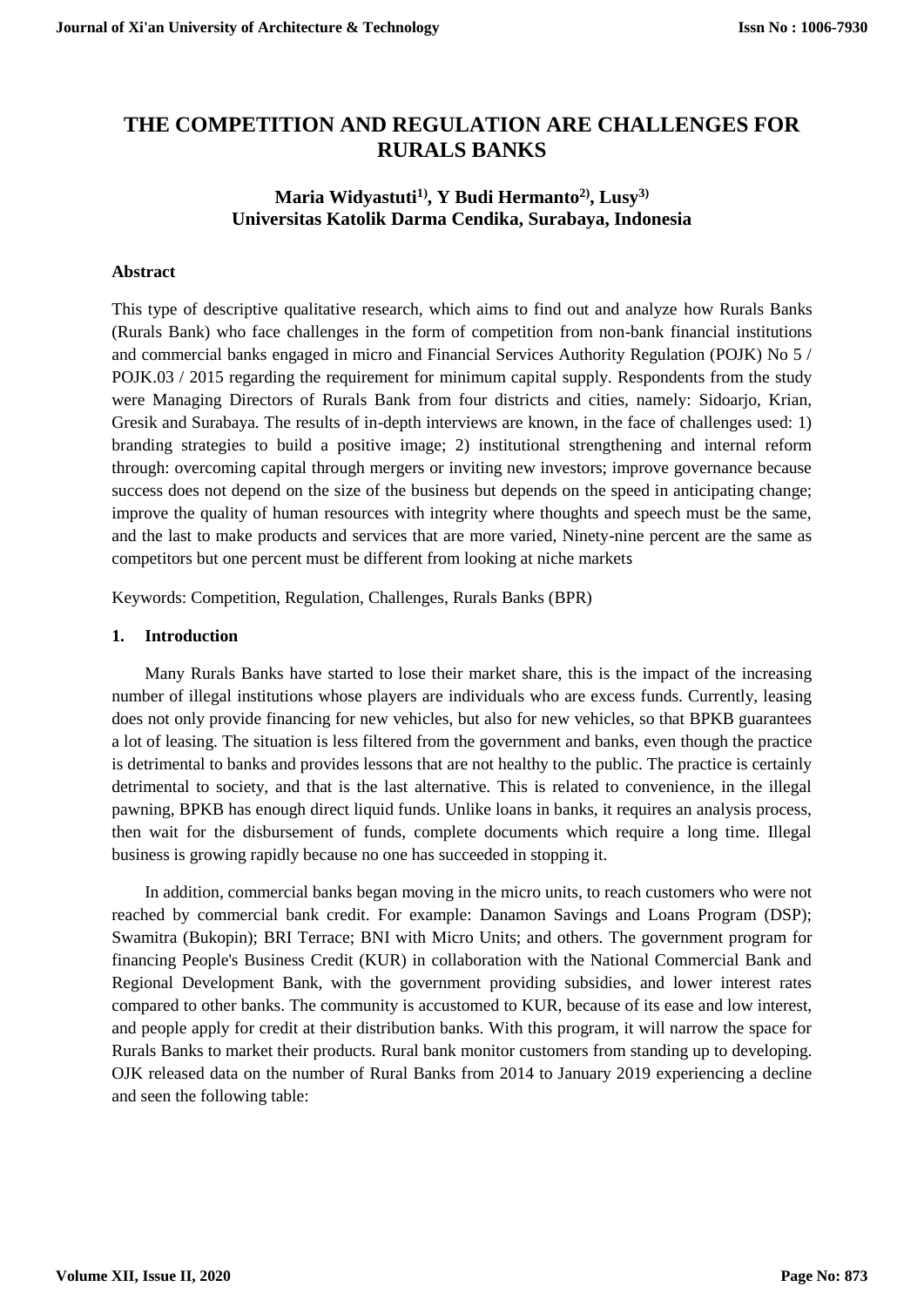



#### **Number of Rurals Bank**

Source: Financial Services Authority

Furthermore, the number of 1593 for the next year will still shrink by 40% so around 722 will be forced to cease operations because they have not been able to meet the core capital requirements of Rp. 6 billion - as required by the Financial Services Authority.

Bank Indonesia has actually divided the tasks between each bank, and all planning and authorizing implementation. However, where rural bank are established, there are still micro-business activities so that Bank Indonesia has a share in reducing the number of rural bank.

#### **2. Literature Review**

#### **2.1. Policy**

The way to act, leadership, plans in carrying out the work required a series of concepts that become guidelines called policies. Governments, organizations and private sector groups, and individuals implement it. The important thing in governance in regulating life is to make policies that can provide hope and guarantee for every citizen. There are several types of policies issued by the government, among others: Finance, Monetary and Fiscal.

### **2.2. Definition of Strategy**

With the issuance of policies by the authorities, the company needs to make a strategy. The implementation of ideas, planning and execution in activities that have a certain period of time is often called a strategy. The success of the strategy depends on the coordination of the work team, has a theme, and identification of supporting factors based on rational and efficient implementation. And Schendel and Charles Hofer, Higgins (1985) released four levels of strategy (Master Strategy): 1) Enterprise Strategy, indicating public response. 2) Business Strategy, explains how the market was captured 3) Functional Strategy. The success of other strategies depends on this strategy.

#### **2.3. Financial Services Authority (OJK)**

Law Number 21 Year 2011 states that OJK is an institution that functions to organize a system of regulation and supervision of the activities of the financial services sector and non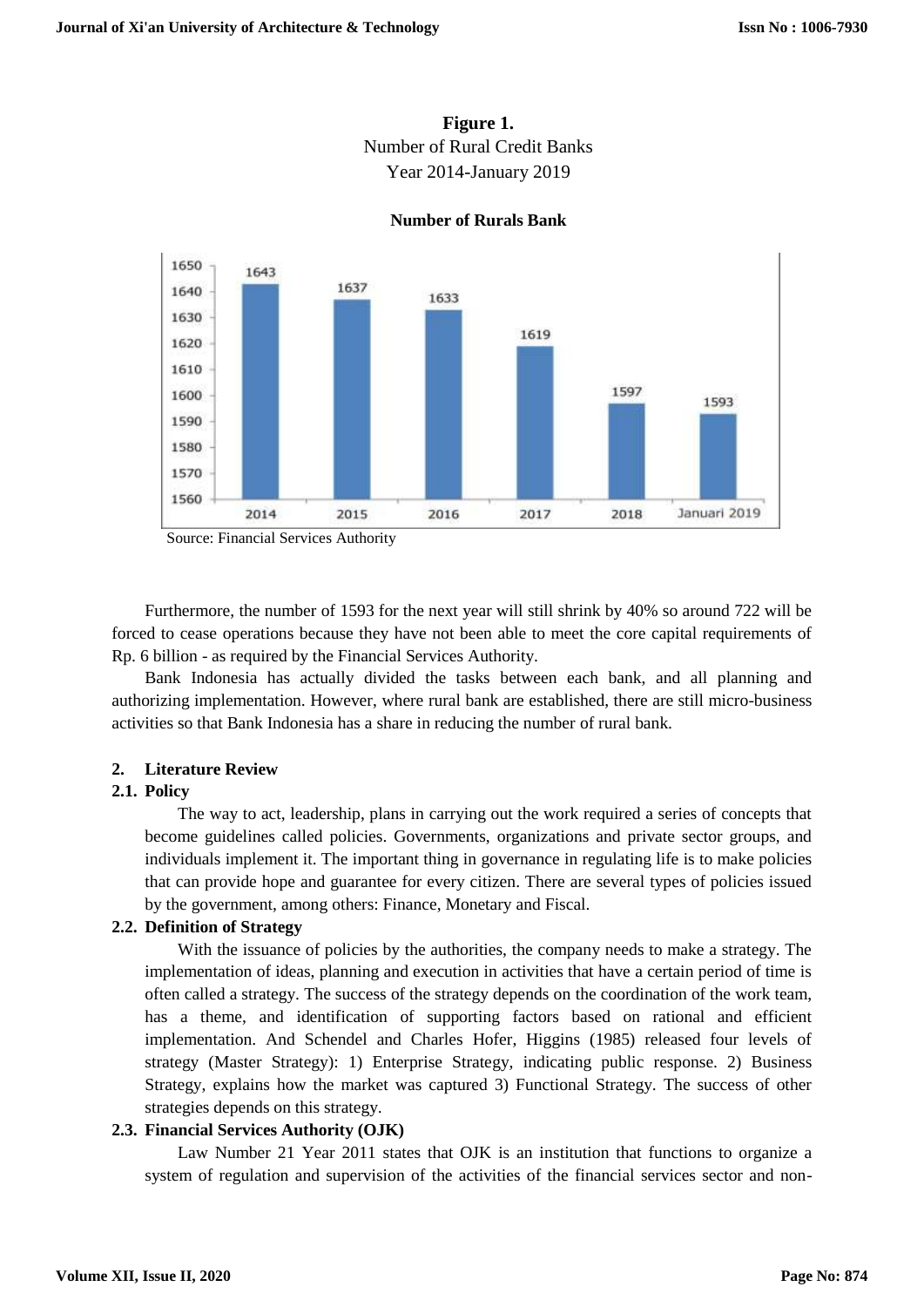financial services sector consisting of the banking sector, capital market, insurance, pension funds, financial institutions and other financial service institutions. OJK, is expected to be able to develop the financial services sector and be able to compete. OJK has authority: Supervision and Regulation of Financial Services Institutions (banks and non-banks).

#### **2.4. Bank Financial Institutions**

The development of bank financial institutions is in line with economic and business developments. The function of bank financial institutions is as a community intermediary in conducting transactions, both business transactions and daily needs transactions. Lusy and Setyowati (2019) explained that there are three types of financial institutions, namely: 1) Central Bank, tasked with controlling the monetary system by controlling the value of the rupiah. Bank Indonesia is designated as a bank that carries out the functions of the Central Bank; 2) Commercial banks have activities that are directly related to the public, such as raising funds, lending, foreign exchange, managing pension funds, etc .; 3) Rural Credit Banks (RURALS BANK) businesses run are narrower when compared to commercial banks. RURALS BANK activities only accept deposits in the form of savings, time deposits and lending, in general RURALS BANK customers are MSMEs. The characteristic of Rural Banks is that they have an emotional closeness with their customers because of their personal and intense approach, in addition to being able to reach household businesses in remote areas.

#### **2.5. Non-bank financial institutions**

The fundamental difference between bank financial institutions and non-bank financial institutions is the way to raise funds. Collecting funds directly is not done by non-bank financial institutions, but is done by issuing securities and providing loan services to the community, both individuals and the government. The Minister of Finance regulates all activities carried out by non-bank financial institutions, and can be divided into: insurance companies, capital markets, financial institutions, and pawnshops.

#### **2.6. Previous Research**

Yuniarti, S (2011) explained the Adaptive strategy carried out by RURALS BANK in order to maintain its existence and increase the distribution of industrial infrastructure networks.

Wihara and Haqqi Research (2017) explains about how RURALS BANK strategies must be taken to deal with commercial banks that are engaged in the micro sector. The strategy used is the diversification and differentiation of products, services and brand preferences that make Rurals bank competitive.

Yuningtyas and Purwanto's (2016) research explains RURALS BANK can be grouped into: ability to manage assets, risk and operations. Camel analysis is an internal factor causing an increase in lending. While economic growth, unemployment, competition and inflation are external factors that increase lending.

Azriani et al's research (2008) explains the role of Rural bank in extending credit to MSMEs that has an impact on increasing business turnover, net income and working capital turnover

The growth of MSMEs in Indonesia is urgently needed to open employment and economic services to the wider community. The spearhead in MSME financing is highly dependent on the role of Rural bank.

#### **3. Research Methods**

#### **3.1 Types of Research**

Qualitative descriptive research is a form of this research because it aims to resolve problems related to RURALS BANK strategies in the context of facing competition from: 1) other Rurals bank; 2) non-bank financial institutions; and regulations issued by the government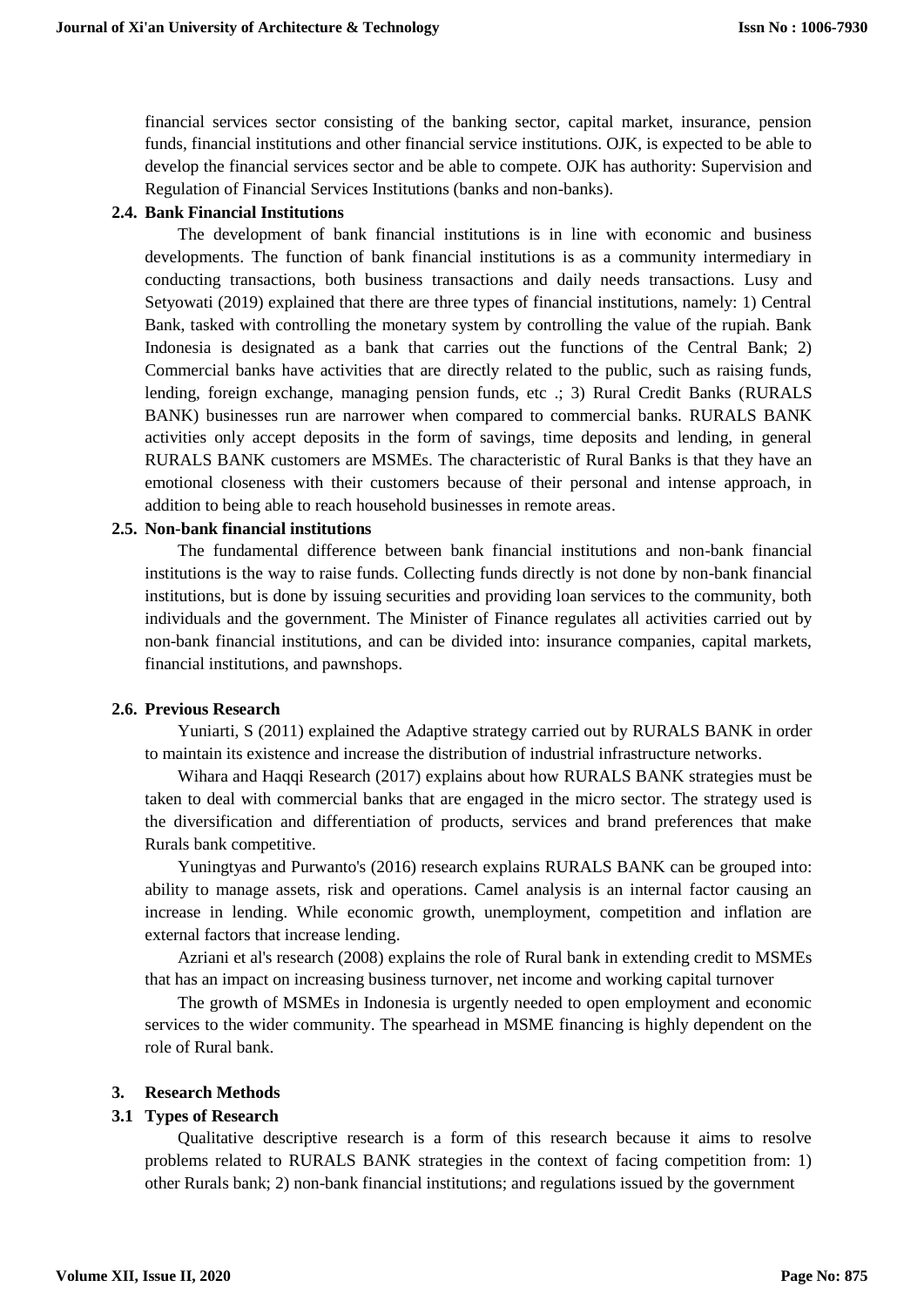Symptoms that are holistic (comprehensive, inseparable) are qualitative research approaches, research is not only based on research research variables, but the overall social situation studied synergistically (Sugiyono: 2014: 32). So the object in this study is the Rural Credit Bank in four districts and cities: Sidoarjo, Krian, Gresik and Surabaya. Quality actors or sources will greatly affect the disclosure of information needed, how to choose quality sources needed to disclose competition and regulations from the Financial Services Authority is a challenge for Rurals bank, especially in East Java.

Sugiyono (2014: 59) mentions the researchers themselves who become instruments in qualitative research. Researchers conducting research in the field must be able to understand the real conditions. qualitative research methods, mastery of insight into the field under study, the readiness of researchers to enter the object of research both academically and logistically. In this research, the instrument is Rurals Bank in East Java: Sidoarjo, Krian, Gresik and Surabaya.

#### **3.2 Data collection techniques**

Is the most strategic step in this research, because the main purpose of the study is to obtain data (Sugiyono: 2014: 62). Data collection in this research was conducted: 1) direct interviews with related informants namely 4 (four) Rurals bank from Regency: Sidoarjo, Mojokerto, Gresik and Surabaya as banks that had to face competition, 2) literature study to find out regulations on RURALS BANK, 3) Observation of Rurals Bank location

#### **3.3 1.3 Data Analysis Techniques**

Mathew B Miles and A Michael Hubermen found a data analysis model, presented in Figure 2 as follow:





Source: Soegiyono Quantitative, Qualitative and R&D Research Methods

The explanation of the data analysis model above:

1. Data collection

Researchers obtained data through interviews with the help of questionnaires as a guide so that interviews are more targeted and targeted. Interview techniques are carried out indepth through asking questions on the problems that are the focus of this research. Literature study techniques are also carried out to find out the regulations issued by the government regarding RURALS BANK. Furthermore, to find out the location of RURALS BANK, observation is needed.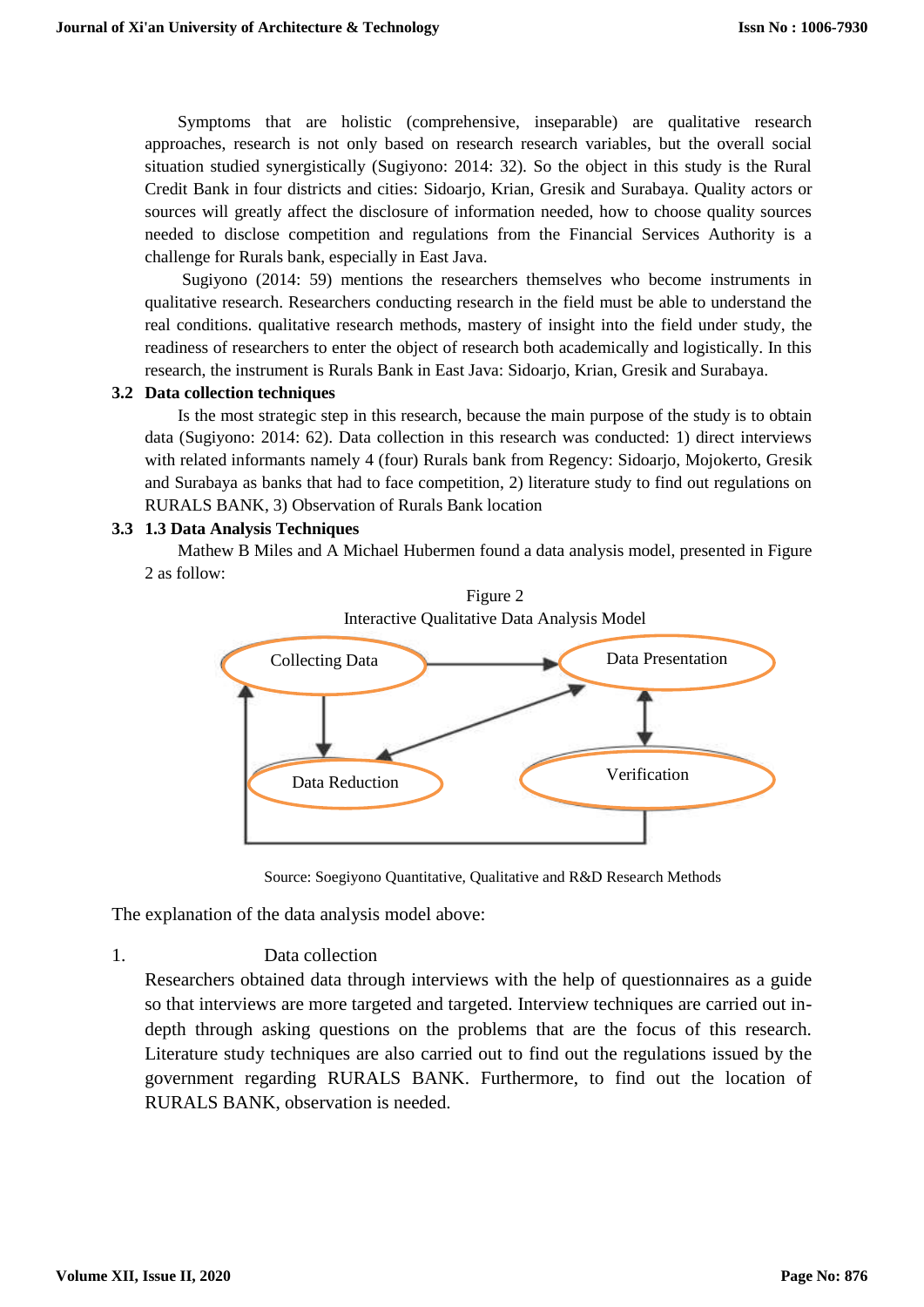# 2. Data reduction

The reduction in the data referred to by the researcher sorts out and simplifies the data obtained from in-depth interviews with the help of questionnaires to make the interview more directed.

- 3. Presentation of data. Researchers present data based on the results of interviews conducted carefully and deeply. So that the real situation can be presented and determined actions must be taken.
- 4. Conclusion Withdrawal

The final stage of all the data analysis. In order for consistency, the researcher needs to double check the results of the interview with the results of the researcher's notes.

### **4. Description of Results and Discussion**

### **4.1 Description of Results**

Competition and regulation are challenges that must be faced by Rural bank today, which have been greatly developed and even experienced in all business sectors, currently very few companies, including Rural Banks, are free from competition and challenges except for businesses that are truly unique. But the situation will not last long, because in a short time there must have been someone who copied it, especially the business is very promising. The development of Rural bank with challenges is directly proportional, meaning that the more Rural bank develop, the greater the challenges. Many Rural bank managed to get out of trouble and be able to make challenges an opportunity. Of course it really depends on the condition of the Rural Bank.

Rural Bank competition comes from:

1. Inter (Rural Bank) data issued by the Indonesian FSA until January 2019 amounted to 1593 Rural bank, of which 559 Rural bank are in East Java Generally Rural bank are engaged in:

a. Savings in the form of Savings

Banking Law No. 10/1998 explains that deposits taken under agreed conditions are not allowed to be withdrawn by check, giro / or other equivalent instrument called savings in the form of savings.

b. Deposits in the form of deposits

Deposits and withdrawals can only be done at a certain time, that's what is called deposits in the form of deposits. In general, withdrawals before maturity will be subject to penalties. Deposits Deposits have the following characteristics: first, there is a minimum deposit that must be paid first. second: The time period for withdrawal is the third time period: The period for disbursement of funds must be in accordance with the initial choice, if it will not be subject to penalties; Fourth The deposit rate is higher than the savings interest rate, however it is adjusted to the policy of the Deposit Insurance Corporation (LPS); fifth: As the sixth Loan Guarantee: Interest on Deposits is also Taxable.

c. Give credit

Law No. 10 of 1998 states "credit is based on mutual agreement, between the borrower and financial institutions to pay off obligations at a certain time period and interest.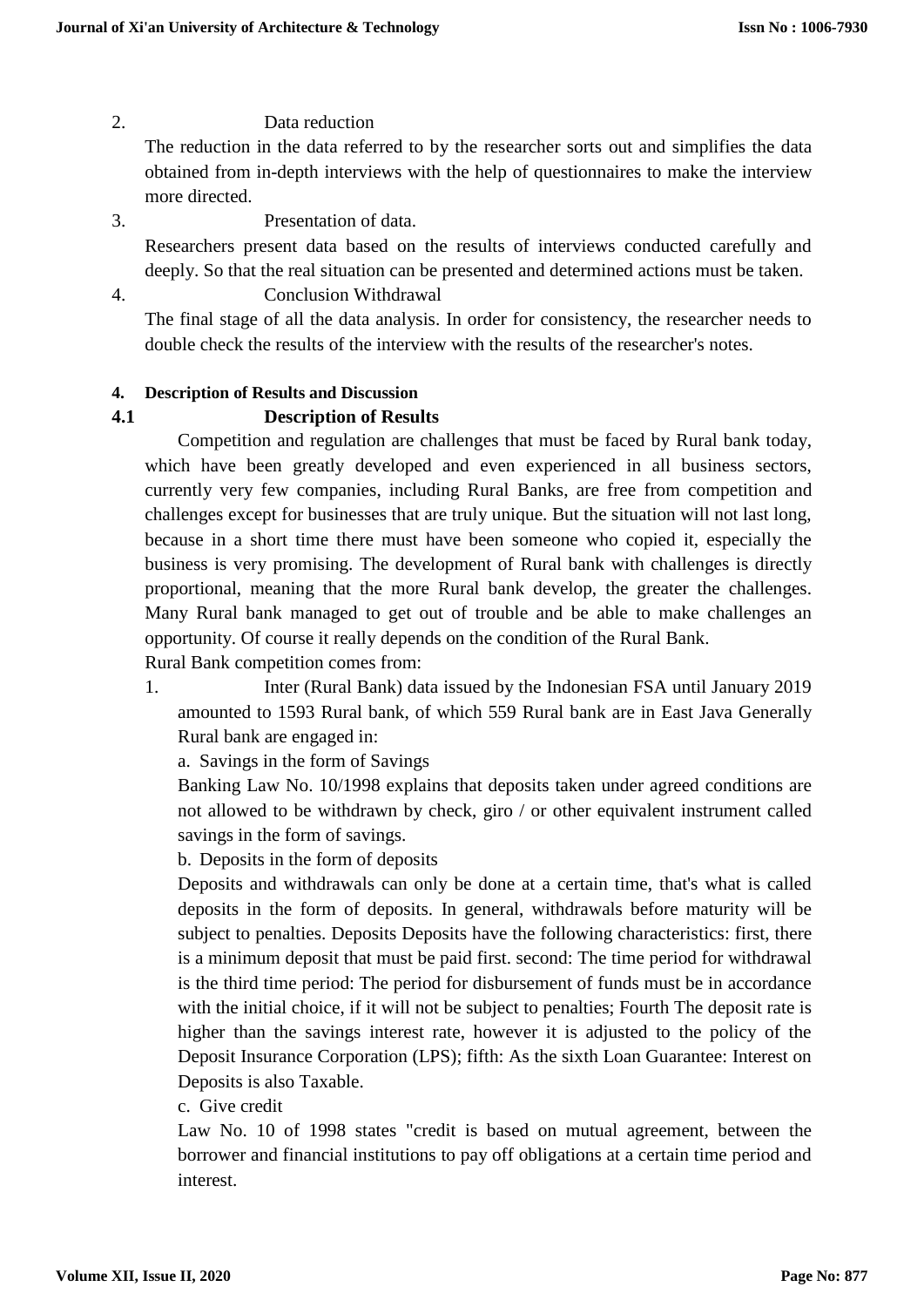### 2. Non-Bank Financial Institutions

Non-bank financial institutions include:

a. Pawnshop

Article 1150 of the KUUHP regulates pawning, a business entity that is officially granted a license to make payments and channeling funds to the public, is a pawnshop. Pawn shops in general, require movable property as collateral

b. Capital market

Securities trading transactions, and professional institutions related to securities are regulated in Law No. 8 of 1995. The function of the capital market is to highlight the transfer of funds from investors to companies.

c. Financial institutions

Institutions that are regulated through Presidential Regulation No. 9 of 2009, function to provide funds or capital, generally in the form of PT or cooperatives. Financing Institutions can be owned by Indonesian citizens, or joint ventures with foreign business entities with a capital requirement of a maximum of 85%

d. Insurance company

An insurance policy issued by an insurance company is a guarantee or protection for customers against several receipts, for example accidents, old age, education, etc.

# 3. Commercial Banks

Very close to the needs of the community because of the facilities and products they have. Commercial banks provide transactions: accept deposits in the form of savings and deposits, provide loan facilities, issue debt securities, receive deposits and bills. In addition, it is also engaged in foreign exchange and pension funds

# 4. Regulation

 OJK issued regulation No 5 / POJK.03 / 2015 regarding the minimum amount, which gradually increased. Until 31 December 2019 core capital paid up to rural bank managers amounted to Rp 3 Billion, the amount will increase to Rp 6 Billion by 2024. Regulation was launched by OJK with the aim of protecting customers and expanding the services that rural bank can offer. Rural Banks In order to meet these regulations, Rural Banks operating licenses will be revoked. OJK is currently issuing data on the number of Rural bank 1593, the number of which has not met the minimum capital requirement of 722 Rural bank.

# **4.2 Discussion**

Rural bank will face competition from fellow Rural bank, Sharia Rural bank, nonbank financial institutions and from umm banks engaged in micro. All are engaged in the same field, namely savings deposits, deposit deposits and providing credit (Siamat 2005). According to the East Java Central Statistics Agency JumalhRural Bank as many as 319 banks and Islamic Rural Bank as many as 28. Competition with non-bank financial institutions, in terms of interest rates on Rural Bank loans is cheaper but in terms of service, non-bank financial institutions are faster.

Rural Bank Strategies to Face Challenges

1. Using Branding Strategies,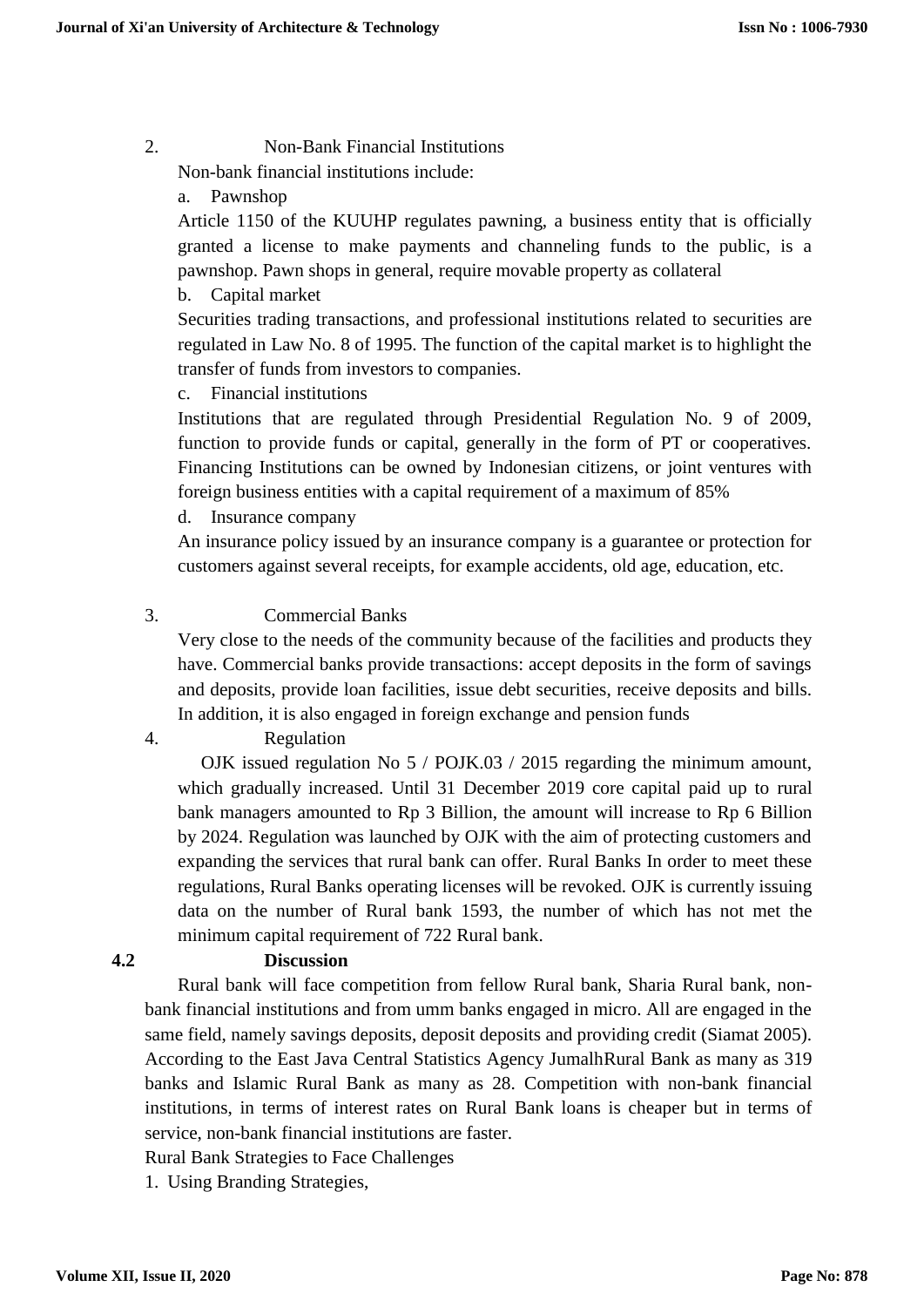Branding strategies to encourage a positive and professional image of Rural Bank so that it is more adaptive to developments in the community.

Basically, the function of branding is to build images and images for consumers and society. With branding it is hoped that brands and brands will remember for a long time. Neumeier (2003: 41) explains that in forming brands there are three objectives: 1) forming images, building trust and loyalty. Basically the branding function is: 1) to differentiate from competitors' products; 2) as a means to introduce 3) as information about products 4) as a means of warning to competitors. Brand elements generally consist of: name, logo, design, slogan and tag line.

- 2. Strengthening Institutional and Internal Reform:
	- a. Limited Capital (Herdinata, 2010)

This capital limitation will have an impact on a number of things including limitations in business expansion, HR management and the provision of IT infrastructure that is not optimal, resulting in weakening the competitiveness of Rurals bank with other financial service institutions.

Rurals Bank strategies to overcome capital that are still limited include a merger. Meger is the merging of two or more companies into one. However, after the merger does not mean there are no problems, new problems arise: 1) The implementation of the merger / acquisition requires substantial costs, including the cost of a notary or legal consultant, costs for financial consultants, closing costs for branch offices, etc. Forced mergers require large costs. The condition is that the bank resulting from the merger increases the LDR / loan to deposit ratio. Therefore, strengthening bank capital must be directed to increase intermediation capacity. 2) Occurrence of Worker Rationalization, based on the experience of mergers of banks is often followed by dismissal actions that cause considerable unemployment. 3) Corporate collision due to different cultures. In every merger effort, there is always a problem with the differences in corporate culture and the reluctance of bank owners to become number two. There is a certain pride if someone owns a bank so they are reluctant to merge. Bankers feel it is better to be number one in a small bank than in a bank that results from being merged into a second person. Thus, banks with the same share ownership will be easier to consolidate compared to banks with different shareholders. But even if ownership is the same as a merger from a bank, it is not easy. In addition to the unwillingness of the directors of each bank, the corporate culture of each bank is different. In the merger process, there can then be attraction between the various interests in each bank to maintain its corporate culture. All of the above obstacles are certainly things that must be considered before the Rural Bank merges.

Another Rural Bank strategy to overcome capital is to invite new investors, new investors may only participate in investing but not participate in managing. But there are new investors in addition to investing also managing. In inviting new investors, it must be chosen who has a similar outlook so that it does not become a stumbling block for Rural Bank development.

b. Improving Good Corporate Governance (GCG)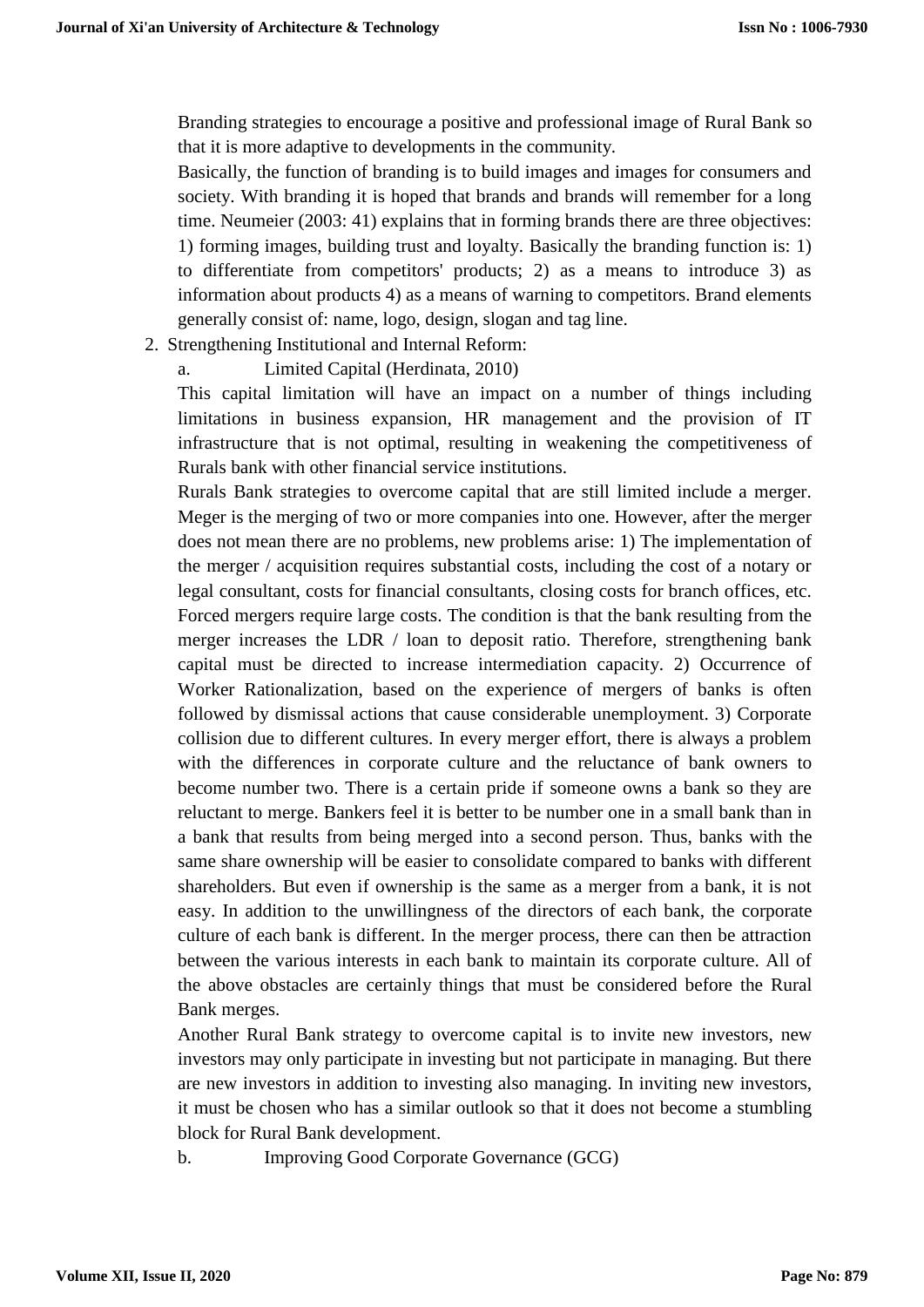BPR prepares a business plan that is carried out at the end of each year in which includes a BPR road map that is used as a guide in conducting business so that it can know what the right strategy is used every year. For now the business will excel does not depend on the size of the business, but the superior depends on the ability to anticipate and adapt to changes in change

- c. Improving the Quality of Human Resources (HR)
- d. The most decisive capital in business is HR (Dimov, 2010,). The quality of human resources must be improved in order to have integrity, meaning that thoughts and speech must be true. According to Hazudin et., Al (2015) directors must be SMART GOOL (S = Specific; M = Measureble; A = Achievement; R = Realistic;  $T = Time$ ), meaning that a director in determining the target must be specific, measurable, clear, realistic and the time must be clear, directors not only give direction, motivate but also have to provide strategies so that it can be an energy for employees to work (Triske e., t al 2014). Companies must understand that employees can be categorized into three groups: 1) Job only employees in this category only do their jobs, so employees come and work; 2) career, employees also think about how their careers should improve; 3) Colling, employees will be able to develop if it matches their passion (The right person on the right person). To be able to improve the quality of human resources with integrity, companies must be able to understand which employees belong to the group. The company must really provide opportunities for career and collin group employees, because the group will become an obstacle if they feel that their career cannot develop and does not work in their positions.

### e. Products and services are more varied

Farhan, (2012), explains that one popular strategy for several years is the concept of value-added. Now the main problem is that many products are circulating, so adding value to products or services is a must. There is no denying the lack of added value will the difficulty will win the competition in business. If I only play in margin prices that are only small, the fact that determines long-term success is the success of growth and sales and profitability. It's possible that Ninety-nine percent of the products offered are the same as competitors, but the one percent must be different from competitors, namely regarding leaders from all aspects. Must sort out products and services that are needed by the community, and try to find a niche market or need market. In providing credit to home industries, companies must understand the business cycle of the business to be financed. The hope is that BPRs will not lend to businesses whose life cycle is shorter than the repayment period, if this happens it will certainly cause bad credit.

Rurals Bank strategies to make products and services more varied:

1) Providing advice and services to customers in a professional manner, many consultants and professionalism determine fees based on the advice given. BPR as a professional seller is recommended to provide value to the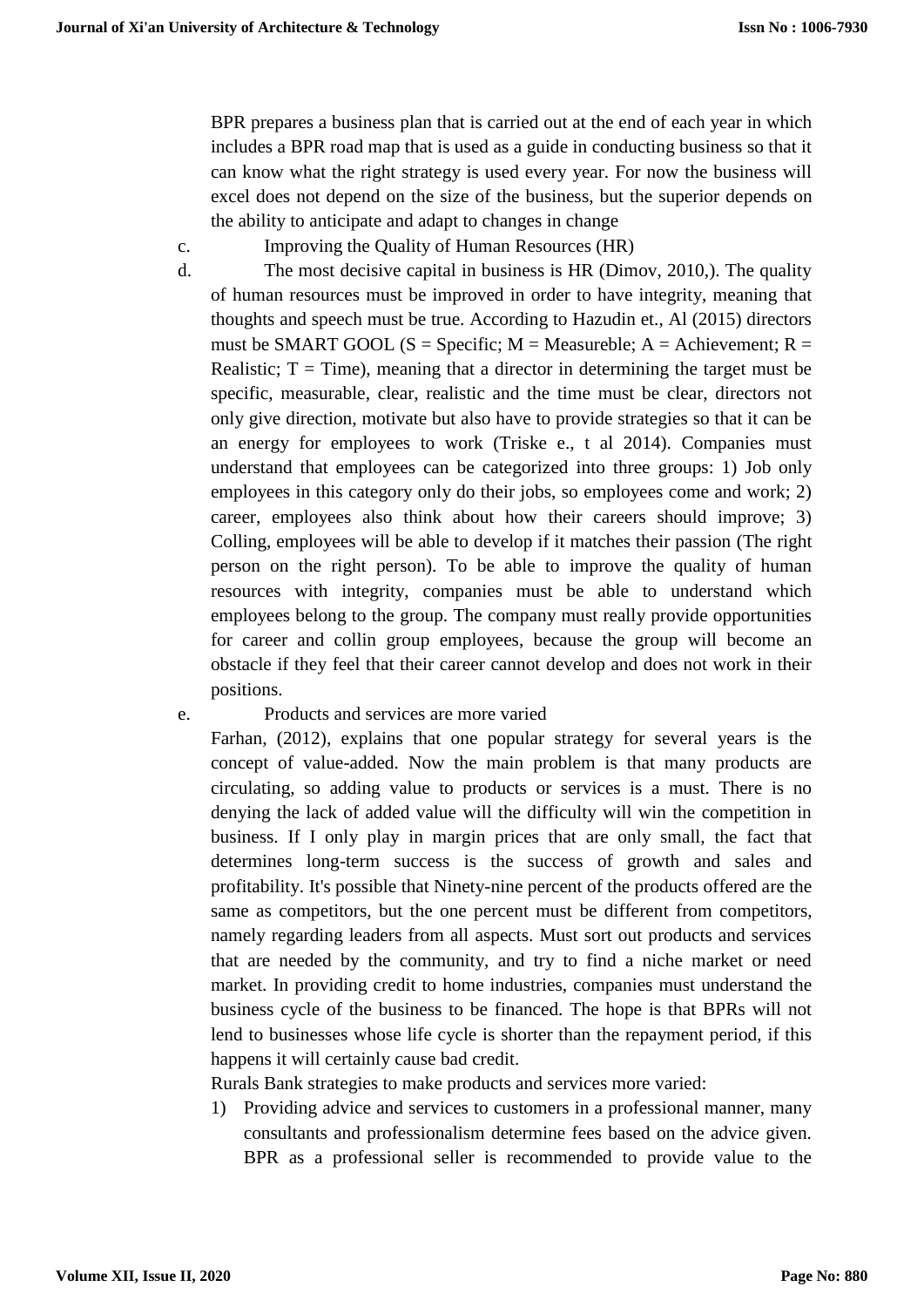product. By giving far better and more complex advice than competitors. Of course authority, wisdom and broad understanding are needed

- 2) Create a special program for loyal customers, the loan amount is increased, the loan interest rate decreases.
- 3) Provide skills training or seminars related to products produced by customers. So that the business can grow and accelerate, it requires additional capital from Rurals Bank loans.
- 4) Faster service to customers is the key to success to beat competitors.

### **5. Conclusion**

- a. With the release of POJK Number 5 / POJK.03 / 2015 if it does not increase the core capital of 722 BPRs, they are threatened to close. Banks with core capital below Rp. 3 billion are 374 banks and those with core capital in the range of Rp. 3-6 billion are as many as 348 banks.
- b. The strategy used by BPR to survive by using several methods:
	- 1) Branding Strategy, which aims to build a positive image on customers with slogans, tag lines,
	- 2) Strengthening Institutional and Internal Reform:
		- Overcoming the limited capital by using two methods, namely conducting a merger and inviting other investors where both there are advantages and disadvantages so they must do a thorough analysis before deciding.
		- Improve governance, by preparing a business plan which is a guideline for determining strategy, because business success is not determined by the size of the company but is determined by the speed of anticipating change.
		- Improving the quality of HR developing HR with integrity means that between thoughts and speech must be the same, by understanding the three HR groups.
		- More varied products and services, the concept of value added, Ninety-nine percent of products are the same as competitors, but one percent must be different from finding a niche market that is needed by customers.

### **Refences**

- Azriani, Zednita, Harianto, NuryantonodanNunung (2008) Peranan Bank Perkreditan Rakyat terhadapKinerja Usaha Kecil di Sumatera Barat*, Forum PascaSarjana* pp 173-188
- Dan Schendel dan Charles Hofer, Higgins (1985) PengambilankeputusanStratejik.UntukOrganisasi Public danOrganisasi Non Profit Grasindo, Jakarta.
- Dimov, D. (2010,) Nascent Entrepreneurs and Venture Emergence, Human Capital, and Early Planning*Jurnal of Management Studies,*Vol 47, Issues 6 pp: 1123-1153
- Farhan, M 2012 'Economis Determinants of Non Performing –Loans, Perception of Pakistani Bankers' *European Journal of Business and management* ISSN 2222- 1905 (Paper) ISSN 2222-2839 (online)Vol 4 No 19
- Hazudin, S.F., Mohamad, S.A., Azer, I.,Daud, R., Paino, H (2015) ISO 14001 and financial performance is the accreditationfinancially worth it for Malaysian firms. *Journal of Procedia Economics and Finance*, 31, 56-61